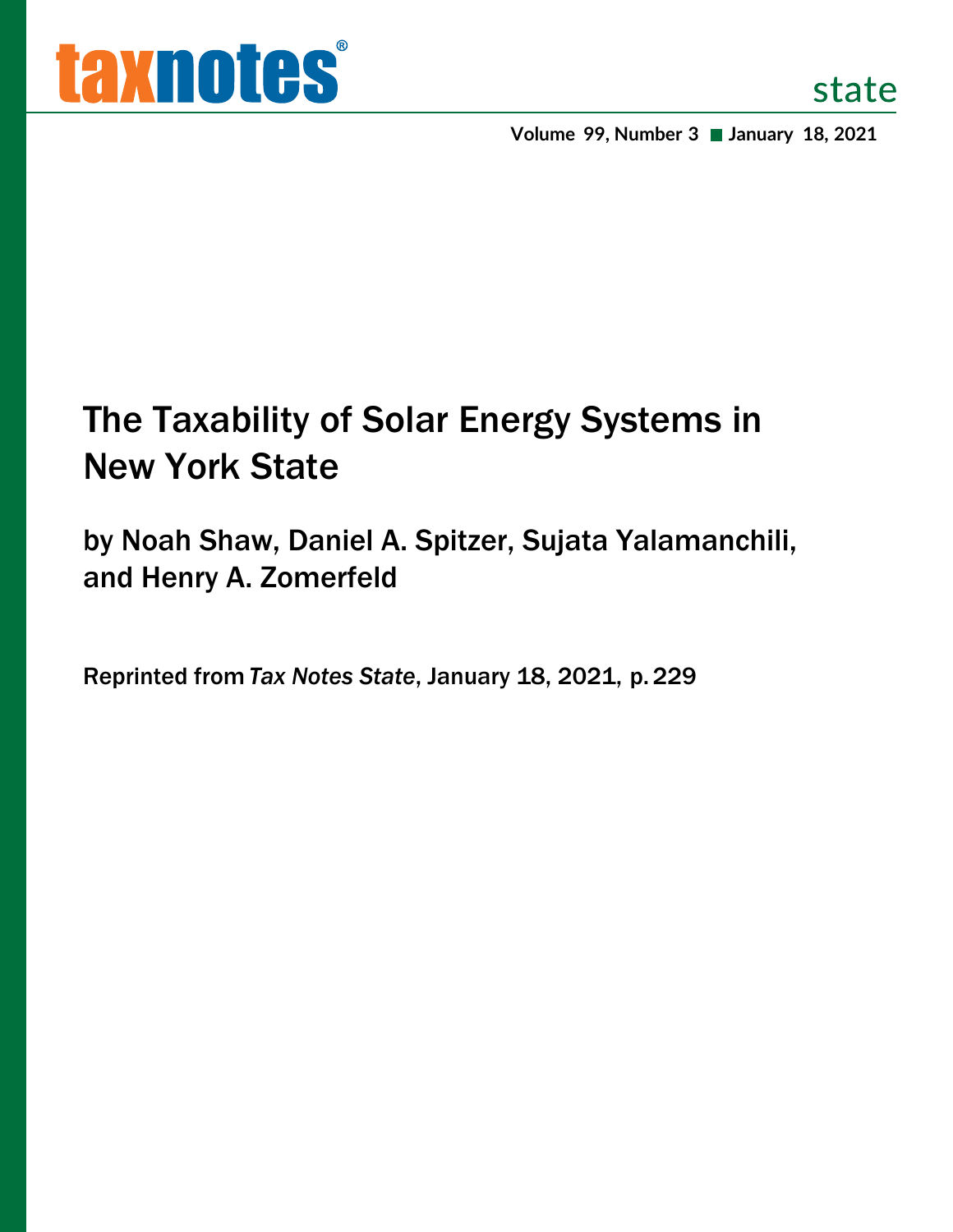$^{\circ}$ 

## REAL ASSESSMENT

tax notes state

### **The Taxability of Solar Energy Systems in New York State**

**by Noah Shaw, Daniel A. Spitzer, Sujata Yalamanchili, and Henry A. Zomerfeld**





Noah Shaw

Daniel A. Spitzer



Sujata Yalamanchili



Henry A. Zomerfeld

Noah Shaw is a partner with the Saratoga Springs, New York, office, Daniel A. Spitzer and Sujata Yalamanchili are partners with the Buffalo office, and Henry A. Zomerfeld is a senior associate with the Buffalo office of Hodgson Russ LLP.

In this installment of Real Assessment, the authors discuss uncertainties over how New York tax jurisdictions should consider renewable energy projects when imposing property taxes.

Copyright 2021 Noah Shaw, Daniel A. Spitzer, Sujata Yalamanchili, and Henry A. Zomerfeld. All rights reserved.

In recent years, New York Gov. Andrew Cuomo (D) and his administration, legislative leaders, and advocates from New York state and beyond have pushed the country's most ambitious clean energy and climate laws. The 2019 Climate Leadership and Community Protection Act, for example, commits the state to achieving 70 percent renewable energy by 2030, 100 percent clean electricity by 2040, and a fully "carbon-neutral" economy by 2050. These enormous undertakings require all available tools. But the state's property tax laws continue to bedevil efforts to create an even playing field for renewable energy projects, even after a recent case involving Cornell University that many market watchers hoped would bring consistency and certainty.

The question is how tax jurisdictions should consider renewable energy projects when imposing property taxes. Unlike for oil and gas facilities, New York law does not dictate how renewable energy projects should be assessed. N.Y. Real Prop. Tax Law section 487 exempts renewable energy projects from real property taxes for 15 years, but local jurisdictions can opt out of the exemption — and often do so if only to start a negotiation with the project developer for a payment-in-lieu-of-taxes (PILOT) agreement. Further, since the state has not yet provided guidance regarding how renewable energy projects should be assessed, tax jurisdictions use different methods and arrive at wildly different conclusions, making similarly-sized projects substantially more expensive in one locality versus another. To make matters worse, some municipalities have set arbitrarily high tax assessments or instituted exorbitant PILOT requirements. Taken together, these uncertainties, inconsistencies, and uneven methods result in added expense and delay timelines for renewable energy projects across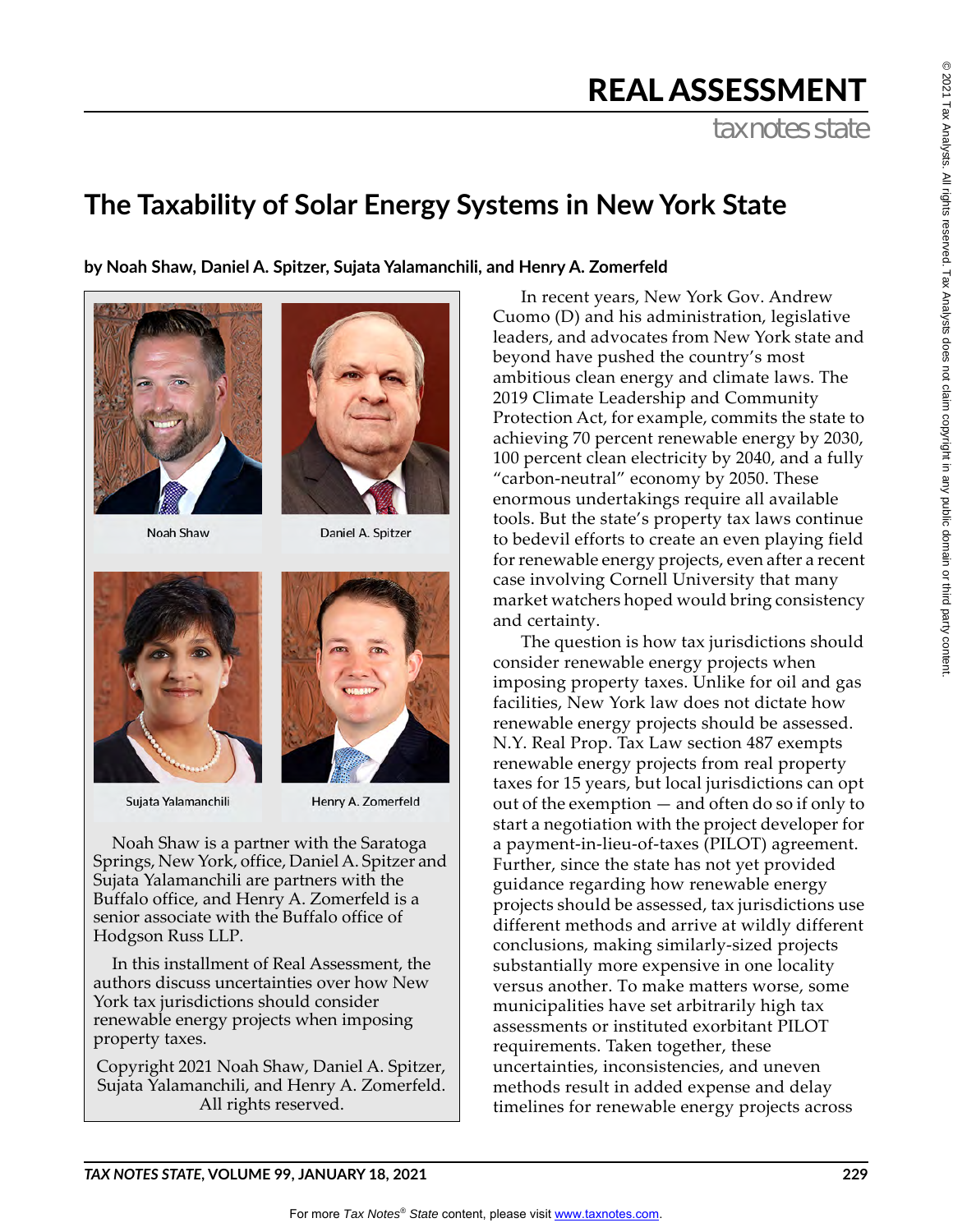New York, frustrating both the commercial efforts of developers and acquirers, and progress toward the state's energy and climate goals.

This uneven playing field also undercuts New York's project-siting policies, which prioritize projects on brownfields, landfills, and abandoned industrial sites; away from wetlands and prime agricultural soils; in places where the electricity system most needs reinforcement; where disadvantaged communities will benefit most; and according to other factors codified in statutes, Public Service Commission orders, and incentive program designs.

In the closely watched *Cornell University* case,<sup>1</sup> the Appellate Division, Fourth Department, stopped short of addressing the uncertainties that have created these problematic market conditions. The court held that solar energy systems in general are properly classified as taxable real property, but did not address how systems are to be assessed, nor arguments regarding whether the solar panel modules — which the IRS has categorized as removable personal property — should be considered real property, or if only the racking and portions affixed to the ground are properly categorized as such. $2$  Nor did the Appellate Division address an issue raised by the lower court regarding whether a system decommissioning requirement precludes a determination that the installed equipment is real property. Thus, uncertainty remains, PILOT negotiations continue across the state on a taxjurisdiction-by-tax-jurisdiction basis, and a campaign is underway to persuade the state legislature and governor to address the problem.

#### **Background**

The underlying litigation in *Cornell University* arose when Cornell challenged the

Town of Seneca's assessment of a solar energy system owned by a third party, Argos Solar  $LLC<sup>3</sup>$  Argos was not a party to the litigation. The ground-mounted system, as nearly all do, consisted of solar panels, wires, a racking system, two inverters, poles or pilings, a control system, and a concrete pad on which the equipment sat. The developer described the system as "plug and play," designed for disassembly and removal at the end of the contract term.<sup>4</sup> To remove the system, it need only be unbolted and unplugged, the racks disassembled, and the equipment carted away.<sup>5</sup>

Cornell offered two primary arguments why the system was not taxable as real property: Cornell is a tax-exempt educational institution, and the system constituted personal property, not taxable real property. In response, Seneca contended that although Cornell is tax exempt, the system was owned by a for-profit entity (the developer, Argos), and the relevant tax exemption requires both the landowner and system owner to be exempt. Further, the town asserted that the system met the definition of real property because it was intended to be permanently affixed to the ground.

The lower court had rejected the town's arguments and held that the system was not taxable on the basis that it should be deemed effectively owned by Cornell, and thus exempt. In so holding, the court reasoned that Cornell was the exclusive purchaser of all the electricity generated by the system, which was on Cornell's property and used solely for — and to the direct benefit of  $-$  Cornell.<sup>6</sup> As such, the court held that the use of the system was for Cornell's exempt educational purposes. Thus, the use of the system supported Cornell's "permissible use and beneficial ownership" of it. $\overline{a}$ 

In dicta, the lower court also noted the inconsistency between a town requiring a solar energy system to be removed and taxing it as a

 $^{\circ}$ 

<sup>1</sup> *Matter of Cornell University v. Board of Assessment Review and Shana Jo Hilton, as Assessor of Town of Seneca, New York*, 186 A.D.3d 990 (4th Dep't 2020) *amended on rearg.*, 188 A.D.3d 1692 (4th Dep't 2020).

<sup>&</sup>lt;sup>2</sup><br>Internal Revenue Bulletin: 2016-39, Sept. 26, 2016, T.D. 9784, XII(E), Example 8, 26 CFR section  $1.856-10(g)$  ("The Treasury Department and the IRS have concluded that PV modules and inverters that are used in the generation of energy for sale to third parties do not qualify as [inherently permanent structures] under the proposed regulations.").

<sup>3</sup> *Cornell University v. Board of Assessment Review*, Index No. 114235- 2016 (Ontario Cnty. Sup. Ct., Jan. 4, 2019).

<sup>4</sup> *Cornell University v. Board of Assessment Review*, Index No. 114235- 2016, at \*4 (Ontario Cnty. Sup. Ct., Jan. 4, 2019).

<sup>5</sup> *Id.*

<sup>6</sup> *Id.* at \*5-7.

<sup>7</sup> *Id.* at \*6.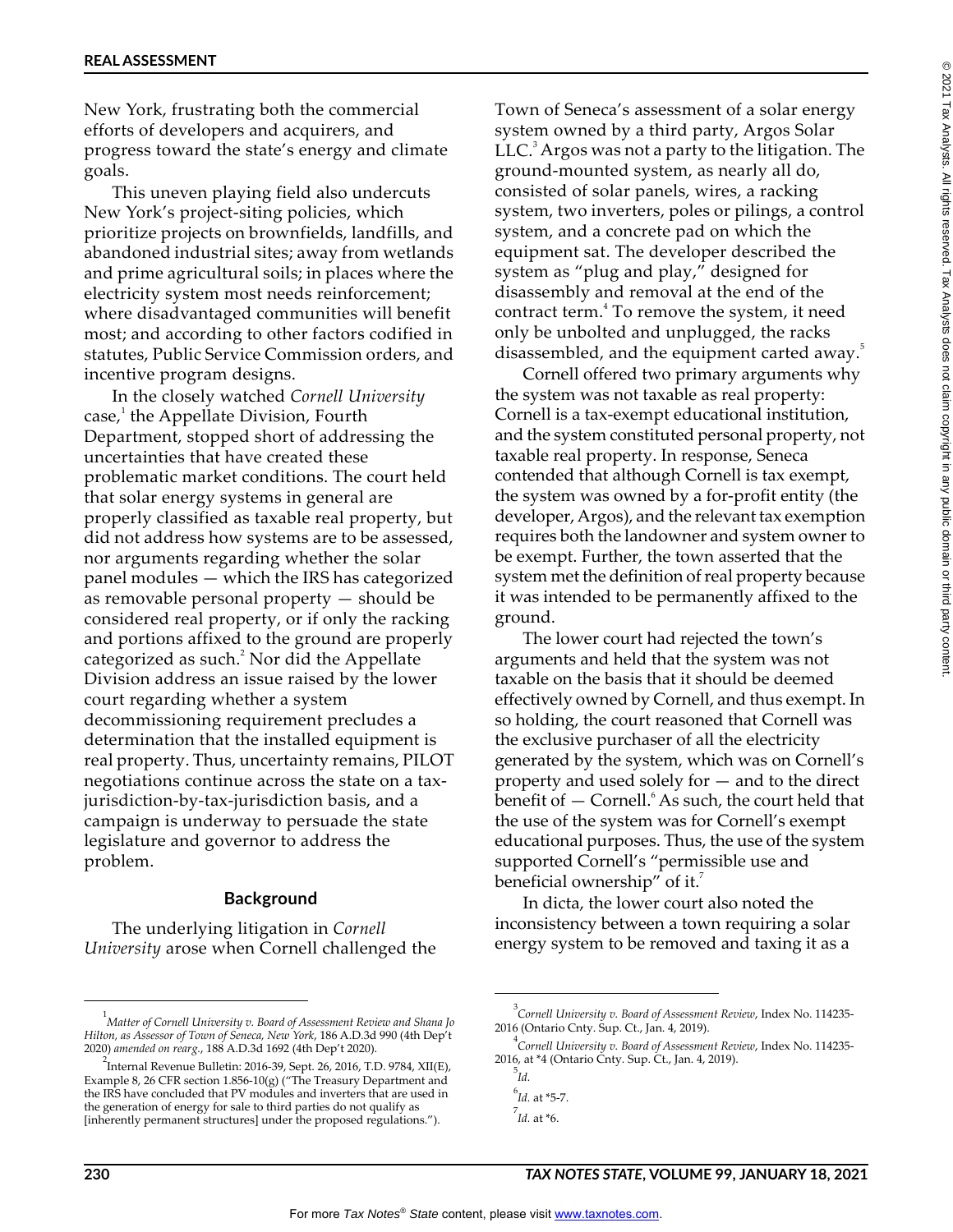permanent fixture.<sup>8</sup> Seneca, like most New York jurisdictions and permitting entities, requires that renewable energy and energy storage projects be decommissioned at the end of their useful life. This requirement is backed up by the mandatory posting of financial security.

#### **The Appeal**

#### **Court: Solar Energy System Is Taxable Fixture**

The Appellate Division's two-part decision separately addressed whether the system was taxable real property and whether Cornell's taxexempt status affected its taxability.

Under New York law, to be subject to real property taxation, the property in question must meet one of the statutory definitions of real property under N.Y. Real Prop. Tax Law section 102(12). At issue here were two definitions: one concerning a building or structure,<sup>9</sup> and the other concerning a power-generating apparatus.<sup>10</sup> As part of the analysis of whether property is real property, courts will evaluate whether it is a fixture. Under the common law fixtures test, a fixture must be annexed to real property, be applied to the use or purpose of the realty to which it is annexed, and be intended by the parties as a permanent accession.<sup>11</sup> The court held that the system met all three elements of the common law fixtures test: annexation, adaptation, and intention. Without addressing the system's distinct components (that is, foundations, racking, modules, wiring, inverters, etc.), the court found that the system as a whole was a fixture because it consisted of "nearly 1,600 piles driven directly into the ground and nearly 400 piles set on footings of concrete."12 The system and associated equipment were attached by nuts and bolts and installed on a concrete slab. Collectively, how the system was installed confirmed that it was "annexed to the real property," the court held. $13$ 

The court also held that the second element of the common law fixtures test was met insofar as the system applied to the use and purpose of the land, which was dedicated to generating solar energy as part of Cornell's sustainability efforts and educational mission.<sup>14</sup>

Finally, the court held that the third element of the test was met because the power purchase agreement between Cornell and Argos demonstrated that they desired and intended the system to be permanent for the term of the agreement.<sup>15</sup> This determination was made notwithstanding the system's removable nature and the requirement of the agreement and condition of the Town Planning Board that the system be removed and the property returned to its prior condition at the end of the agreement's term. The ease of removal of the system was not crucial in the court's analysis; rather, the court focused on the parties' intent.

#### **Cornell's Tax Exemption Does Not Change Analysis**

The town also contended that Cornell's taxexempt status did not prohibit taxation of the system because it is owned by Argos. The court agreed, focusing on the agreement between Cornell and Argos that separated ownership of the land from ownership of the system. Also, Argos is responsible for removal of the system and all taxes associated with ownership of it. Cornell has the option of purchasing the system at the end of the term of the agreement. Therefore, there was not the necessary level of "dominion and control" over the system by Cornell to exempt it from taxation. $16$ 

#### **Does** *Cornell* **Change the Status of Renewable Energy Projects?**

The Appellate Division's holding in *Cornell* unfortunately does not change the status regarding real property taxation of solar or any other renewable energy or energy storage installation in New York. Thus, the industry and municipalities can expect many key questions to

<sup>8</sup> *Id.* at \*4.

<sup>9</sup> N.Y. Real Prop. Tax Law section 102(12)(b).

 $^{10}$ N.Y. Real Prop. Tax Law section 102(12)(f).

<sup>&</sup>lt;sup>11</sup> Matter of Metromedia Inc. v. Tax Commission of the City of New York, et *al.*, 60 N.Y.2d 85 (1983).

<sup>12</sup> *Cornell University*, 186 A.D.3d at 990.

<sup>13</sup> *Id.*

<sup>14</sup> *See id.*

<sup>15</sup> *See id.*

<sup>16</sup> *Cornell University*, 186 A.D.3d at 990.